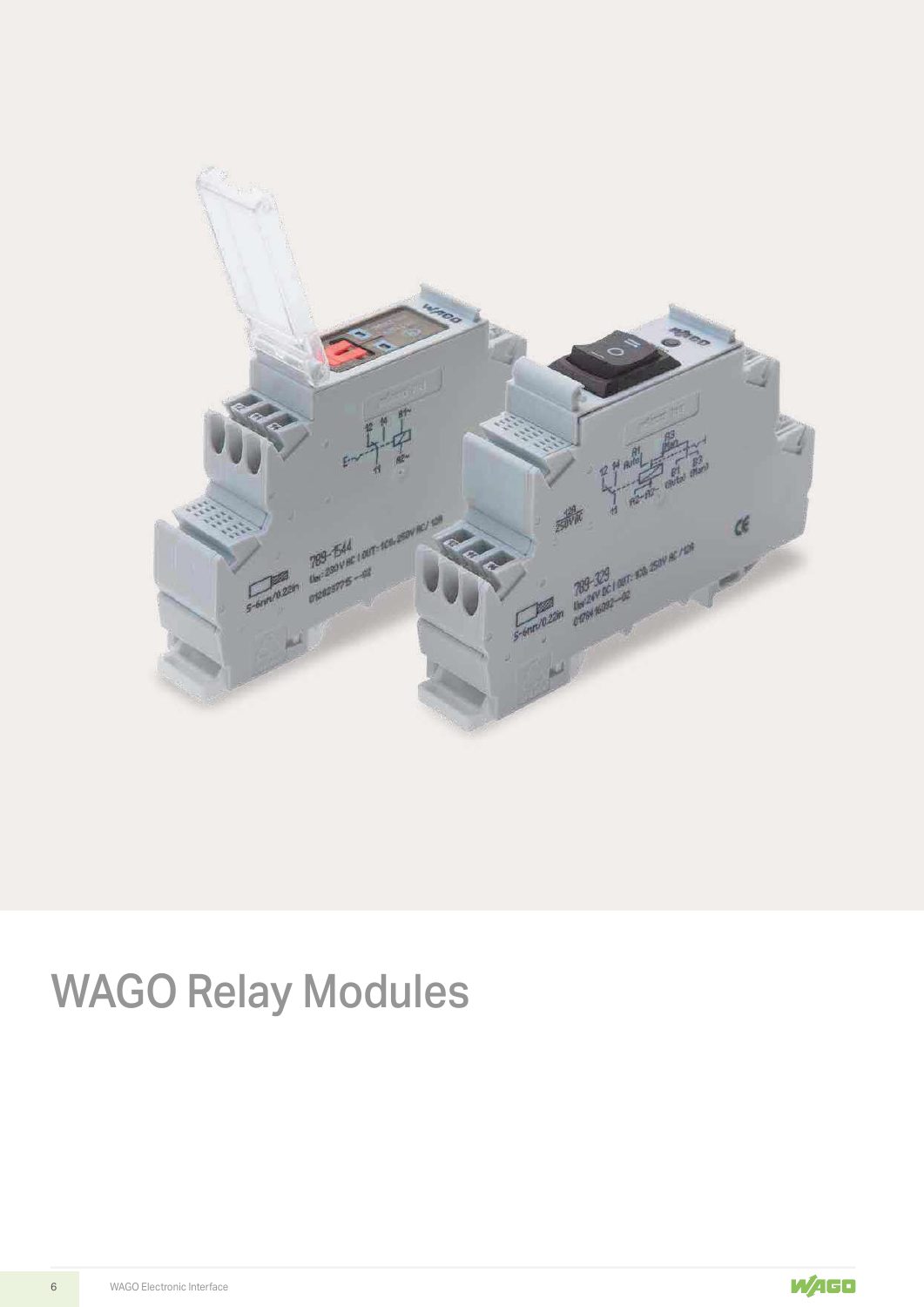#### WAGO Relay Modules Selection Guide

|                                        |                                    |                                  |                                  |                                |                |          |                              |          | Approvals  |                |                         |                  |      |                |                                          |                                  |                                        |                      |              |
|----------------------------------------|------------------------------------|----------------------------------|----------------------------------|--------------------------------|----------------|----------|------------------------------|----------|------------|----------------|-------------------------|------------------|------|----------------|------------------------------------------|----------------------------------|----------------------------------------|----------------------|--------------|
| Nominal Input Voltage U <sub>nom</sub> | <b>Limiting Continuous Current</b> | Make Contact                     | <b>Break Contact</b>             | Changeover Contact             | EN 50121-3-2   | EN 50155 | EN 61373                     | EN 50205 | EN 61810-3 | EN 61812-1     | $\overline{\texttt{C}}$ | 508<br>$\exists$ | ATEX | IEC Ex         | <b>Contact Material</b>                  | For Railway Applications         | <b>Specialty function</b>              | <b>Item Number</b>   |              |
| 5 VDC                                  | 5 A                                |                                  |                                  |                                |                |          | ٠                            |          |            |                | ш.                      |                  |      |                | AgSnO <sub>2</sub>                       |                                  |                                        | 859-302              |              |
| 5 VDC                                  | 5 A                                |                                  |                                  |                                |                |          | $\blacksquare$               |          |            |                | u,                      |                  |      |                | AgNi + Au                                |                                  |                                        | 859-312              | 80<br>81     |
|                                        | 5 A                                |                                  |                                  |                                |                |          | ٠                            |          |            |                | ш.                      |                  |      |                | AgSnO <sub>2</sub>                       |                                  |                                        | 859-303              |              |
| 12 VDC<br>12 VDC                       | 5 A                                |                                  |                                  | $\mathbf{1}$                   |                |          | ٠                            |          |            |                |                         |                  |      |                | AgSnO <sub>2</sub>                       |                                  |                                        | 859-353              | 80<br>82     |
| 12 VDC                                 | 5 A                                |                                  |                                  | $\overline{4}$                 |                |          | $\blacksquare$               |          |            |                |                         |                  |      |                | AgCe                                     |                                  | With manual operation                  | 858-303              | 66           |
| 12 VDC                                 | 6 A                                |                                  |                                  | $\mathbf{1}$                   |                |          | $\blacksquare$               |          |            |                |                         |                  |      |                | AgSnO <sub>2</sub>                       |                                  |                                        | 857-303              | $12$         |
| 12 VDC                                 | 8 A                                |                                  |                                  | $\sqrt{2}$                     |                |          | $\blacksquare$               |          |            |                |                         |                  |      |                | AgNi 90/10                               |                                  |                                        | 788-311              | 32           |
| 12 VDC                                 | 16A                                |                                  |                                  | $\mathbf{1}$                   |                |          | ٠                            |          |            |                |                         |                  |      |                | AgNi 90/10                               |                                  |                                        | 788-303              | $30\,$       |
| 12 VDC                                 | 16A                                |                                  |                                  | $\mathbf{1}$                   |                |          | ٠                            |          |            |                |                         | ٠                |      |                | AgSnO <sub>2</sub>                       |                                  | For lamp loads                         | 788-353              | 38           |
| 24 VDC                                 | 0.3A                               |                                  |                                  | $\overline{2}$                 |                |          |                              |          |            |                |                         | ш                |      |                | AgNi + Au                                |                                  | Force-guided contacts                  | 788-906              | $42\,$       |
| 24 VDC                                 | 5 A                                | $\overline{1}$                   |                                  |                                |                |          |                              |          |            |                |                         |                  |      |                | AgSnO <sub>2</sub>                       |                                  |                                        | 286-364              | 138          |
| 24 VDC                                 | 5 A                                | $\overline{1}$                   |                                  |                                |                |          |                              |          |            |                |                         |                  |      |                | AgNi 0.15                                |                                  |                                        | 288-364              | 130          |
| 24 VDC                                 | 5 A                                | $\overline{4}$                   |                                  |                                | ш              |          | ٠                            |          |            |                |                         |                  |      |                | AgNi                                     | $\blacksquare$                   |                                        | 2042-3024            | 104          |
| 24 VDC<br>24 VDC                       | 5 A                                | $\sqrt{2}$                       | $\overline{2}$<br>$\overline{1}$ |                                |                | ш        | ٠<br>п                       |          |            |                |                         |                  |      |                | AgNi                                     | $\blacksquare$<br>$\blacksquare$ |                                        | 2042-3084            | 106          |
| 24 VDC                                 | 5 A<br>5 A                         | $\ensuremath{\mathsf{3}}$        | $\mathbf{1}$                     |                                |                | ш.       |                              |          |            |                |                         |                  |      |                | AgNi<br>AgNi 0.15                        |                                  |                                        | 2042-3074<br>288-368 | 105<br>131   |
| 24 VDC                                 | 5 A                                |                                  | $\mathbf{1}$                     |                                |                |          |                              |          |            |                |                         |                  |      |                | AgNi                                     |                                  |                                        | 286-368              | 139          |
| 24 VDC                                 | 5 A                                |                                  |                                  |                                |                |          | ٠                            |          |            |                | ш.                      |                  |      |                | AgSnO <sub>2</sub>                       |                                  |                                        | 859-304              | 80           |
| 24 VDC                                 | 5 A                                |                                  |                                  | $\mathbf{1}$                   |                |          | $\blacksquare$               |          |            |                | ш.                      |                  |      |                | AgSnO <sub>2</sub>                       | $\blacksquare$                   |                                        | 859-390              | 84           |
| 24 VDC                                 | 5 A                                |                                  |                                  | $\mathbf{1}$                   |                |          | $\blacksquare$               |          |            |                |                         |                  |      |                | AgSnO <sub>2</sub>                       | $\blacksquare$                   |                                        | 859-398              | 87           |
| 24 VDC                                 | 5 A                                |                                  |                                  | $\mathbf{1}$                   |                |          | ٠                            |          |            |                | ٠                       |                  |      |                | AgNi + Au                                |                                  |                                        | 859-314              | 81           |
| 24 VDC<br>24 VDC                       | 5 A<br>5 A                         |                                  |                                  | $\mathbf{1}$<br>$\overline{2}$ |                |          | $\blacksquare$               |          |            |                | ш.                      | ш                |      |                | AgNi + Au<br>AgNi 10 + Au                | $\qquad \qquad \blacksquare$     | Force-guided contacts                  | 859-392<br>288-437   | 85<br>135    |
| <b>24 VDC</b>                          | 5 A                                |                                  |                                  | $\overline{4}$                 |                |          | ٠                            |          |            |                | ш.                      | ш                |      |                | AgCe                                     |                                  | With manual operation                  | 858-304              | 66           |
| 24 VDC                                 | 5 A                                |                                  |                                  | $\overline{4}$                 |                |          | ٠                            |          |            |                |                         | ш                |      |                | AgCe + Au                                |                                  | With manual operation                  | 858-314              | 67           |
| <b>24 VDC</b>                          | 5 A                                |                                  |                                  | $\overline{4}$                 |                |          | ٠                            |          |            |                |                         |                  |      |                | AgCe                                     | $\qquad \qquad \blacksquare$     | With manual operation                  | 858-354              | 70           |
| <b>24 VDC</b>                          | 5 A                                |                                  |                                  | $\overline{4}$                 |                |          | $\blacksquare$               |          |            |                |                         |                  |      |                | AgCe + Au                                | $\blacksquare$                   | With manual operation                  | 858-355              | 71           |
| <b>24 VDC</b>                          | 6 A                                | $\overline{1}$                   |                                  |                                | $\blacksquare$ |          | $\blacksquare$               |          |            |                |                         |                  |      |                | AgSnO <sub>2</sub>                       | ш                                |                                        | 2042-3004            | 92           |
| 24 VDC<br>24 VDC                       | 6 A<br>6 A                         | $\overline{1}$<br>$\overline{2}$ | $\overline{1}$                   |                                |                |          |                              |          |            |                |                         |                  |      |                | AgSnO <sub>2</sub><br>AgSnO <sub>2</sub> |                                  |                                        | 286-320<br>286-328   | $144$<br>145 |
| 24 VDC                                 | 6 A                                |                                  | $\mathbf{1}$                     |                                | $\blacksquare$ |          | $\blacksquare$               |          |            |                |                         |                  |      |                | AgSnO <sub>2</sub>                       | $\blacksquare$                   |                                        | 2042-3054            | 93           |
| 24 VDC                                 | 6 A                                |                                  |                                  | $\mathbf{1}$                   |                |          | ٠                            |          |            |                |                         |                  |      | $\blacksquare$ | AgSnO <sub>2</sub>                       |                                  |                                        | 857-304              | $12\,$       |
| 24 VDC                                 | 6 A                                |                                  |                                  | $\mathbf{1}$                   |                |          | ٠                            |          |            |                |                         |                  |      | ш              | AgNi + Au                                |                                  |                                        | 857-314              | 13           |
| <b>24 VDC</b>                          | 6 A                                |                                  |                                  | $\mathbf{1}$                   | ٠              |          | ٠                            |          |            | ш              |                         |                  |      |                | AgSnO <sub>2</sub>                       | ш                                | Multifunctional/multi-time             | 857-640              | 22           |
| <b>24 VDC</b>                          | 6 A                                |                                  |                                  | $\mathbf{1}$                   | ш              |          | ٠                            |          |            | ш              |                         |                  |      |                | AgSnO <sub>2</sub>                       | $\qquad \qquad \blacksquare$     | Multifunctional/multi-time             | 857-642              | 23           |
| <b>24 VDC</b><br>24 VDC                | 6 A<br>6 A                         |                                  |                                  | $\mathbf{1}$                   | ш              |          | п                            |          |            | $\blacksquare$ |                         | ш                |      |                | AgSnO <sub>2</sub>                       | $\qquad \qquad \blacksquare$     | Multifunctional/multi-time<br>Bistable | 857-604<br>286-380   | 24<br>146    |
| 24 VDC                                 | 6 A                                |                                  |                                  | $\mathbf{1}$<br>$\mathbf{1}$   |                |          |                              |          |            |                |                         |                  |      |                | AgNi 0.15<br>AgNi 0.15                   |                                  | Bistable                               | 286-381              | 147          |
| 24 VDC                                 | 6 A                                |                                  |                                  | $\mathbf{1}$                   |                |          |                              |          |            |                |                         |                  |      |                | AgNi 90/10                               |                                  |                                        | 288-304              | 132          |
| 24 VDC                                 | 6 A                                |                                  |                                  | $\mathbf{1}$                   |                |          |                              |          |            |                |                         |                  |      |                | AgNi 0.15                                |                                  | Bistable                               | 288-380              | 134          |
| 24 VDC                                 | 6 A                                |                                  |                                  | $\sqrt{2}$                     |                |          |                              |          |            |                |                         |                  |      |                | AgNi 0.15                                |                                  |                                        | 288-312              | 133          |
| 24 VDC                                 | 6 A                                |                                  |                                  | $\overline{2}$                 |                |          |                              |          |            |                |                         | ш                |      |                | AgNi                                     |                                  | Force-guided contacts                  | 788-384              | 41           |
| <b>24 VDC</b>                          | 6 A                                |                                  |                                  | $\sqrt{4}$                     |                |          |                              |          |            |                |                         | ш                |      |                | AgNi 90/10                               |                                  | With manual operation                  | 858-390              | 72           |
| <b>24 VDC</b>                          | 7 A                                |                                  |                                  | $\mathbf{1}$                   |                |          |                              |          |            |                |                         |                  |      |                | AgNi 0.15                                |                                  |                                        | 286-304              | 140          |
| 24 VDC<br>24 VDC                       | 7 A<br>8 A                         | $\overline{2}$                   |                                  | $\sqrt{2}$                     | $\blacksquare$ |          | ٠                            |          |            |                |                         |                  |      |                | AgNi 0.15<br>AgNi                        | $\blacksquare$                   |                                        | 286-312<br>2042-3014 | 142<br>98    |
| 24 VDC                                 | 8 A                                | $\mathbf{1}$                     | $\overline{1}$                   |                                | $\blacksquare$ |          | $\blacksquare$               |          |            |                |                         |                  |      |                | AgNi                                     | ш                                |                                        | 2042-3064            | 100          |
| <b>24 VDC</b>                          | 8 A                                |                                  |                                  | $\sqrt{2}$                     |                |          | $\blacksquare$               |          |            |                |                         | ш                |      |                | AgNi 90/10                               |                                  |                                        | 788-312              | 32           |
| 24 VDC                                 | 8 A                                |                                  |                                  | $\sqrt{2}$                     |                |          | ٠                            |          |            |                |                         | ш                |      |                | AgNi + Au                                |                                  |                                        | 788-412              | 33           |
| 24 VDC                                 | 8 A                                |                                  |                                  | $\sqrt{2}$                     |                |          | $\blacksquare$               |          |            |                |                         | ш                |      |                | AgNi                                     |                                  | With manual operation                  | 788-346              | $45\,$       |
| 24 VDC                                 | 8 A                                |                                  |                                  | $\overline{2}$                 |                |          | $\qquad \qquad \blacksquare$ |          |            |                |                         |                  |      |                | AgNi                                     | $\blacksquare$                   | With manual operation                  | 788-390              | 48           |
| <b>24 VDC</b>                          | 8 A<br>8 A                         |                                  |                                  | $\sqrt{2}$<br>$\overline{2}$   |                |          |                              |          |            |                |                         |                  |      |                | AgNi 90/10<br>AgNi                       |                                  | With manual operation                  | 789-312<br>789-1346  | 114<br>120   |

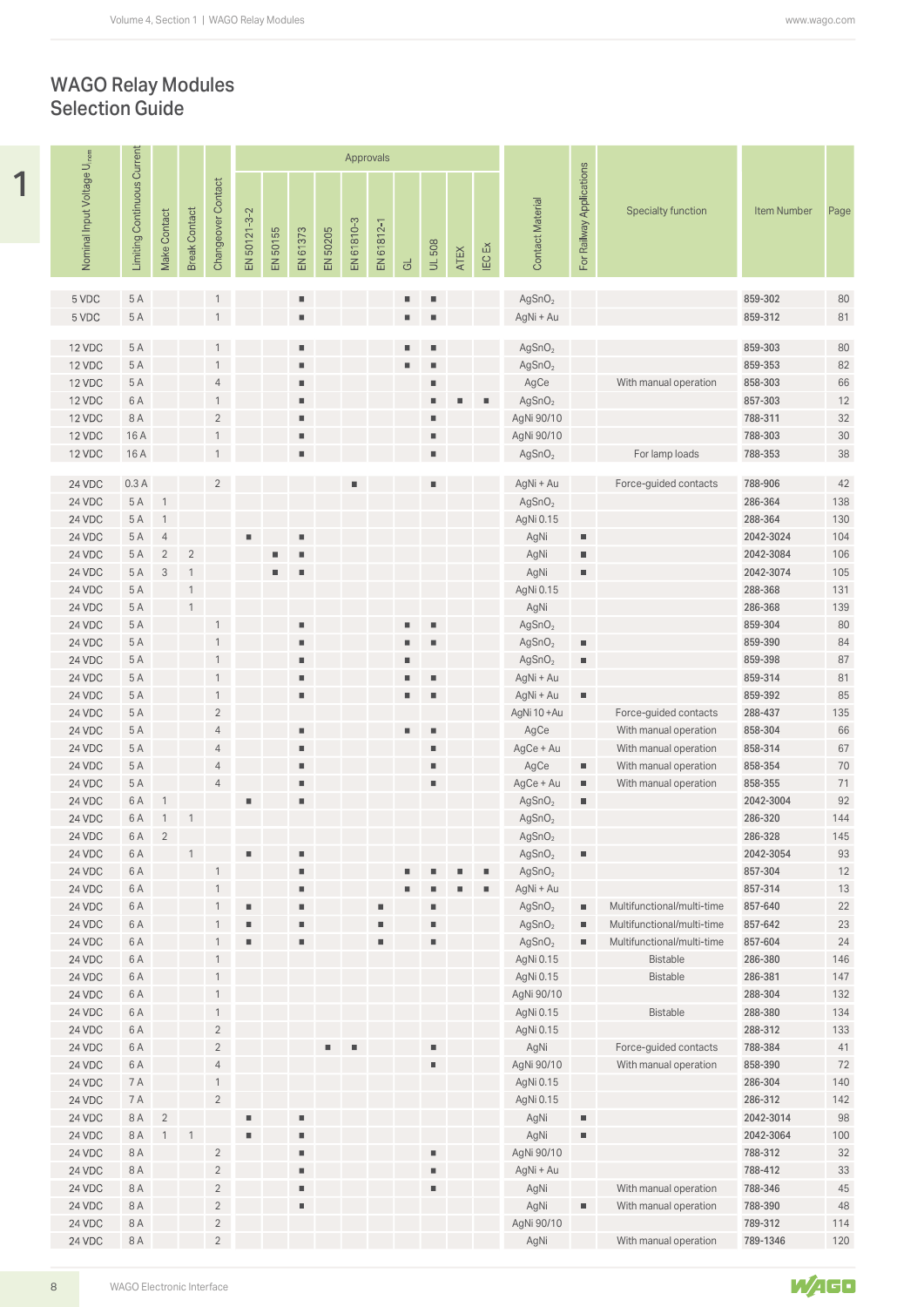#### Selection Guide WAGO Relay Modules

|                                        |                                    |                |                      |                              |              |          |                                  |          | Approvals      |            |           |                     |             |        |                            |                          |                                                |                    |          |
|----------------------------------------|------------------------------------|----------------|----------------------|------------------------------|--------------|----------|----------------------------------|----------|----------------|------------|-----------|---------------------|-------------|--------|----------------------------|--------------------------|------------------------------------------------|--------------------|----------|
| Nominal Input Voltage U <sub>nom</sub> | <b>Limiting Continuous Current</b> | Make Contact   | <b>Break Contact</b> | Changeover Contact           | EN 50121-3-2 | EN 50155 | EN 61373                         | EN 50205 | EN 61810-3     | EN 61812-1 | $\vec{c}$ | <b>UL 508</b>       | <b>ATEX</b> | IEC Ex | <b>Contact Material</b>    | For Railway Applications | <b>Specialty function</b>                      | Item Number        | Page     |
| 24 VDC                                 | 8 A                                |                |                      | $\overline{2}$               |              | п        | ٠                                |          |                |            |           |                     |             |        | AgNi                       | $\blacksquare$           |                                                | 2042-3044          | 99       |
| 24 VDC                                 | 10A                                |                |                      | $\mathbf{1}$                 | п            |          | ٠                                |          |                |            |           |                     |             |        | AgNi                       | $\blacksquare$           |                                                | 2042-3034          | 96       |
| 24 VDC                                 | 12A                                |                |                      | $\mathbf{1}$                 |              |          |                                  |          |                |            |           |                     |             |        | AgNi 90/10                 |                          |                                                | 789-304            | 112      |
| 24 VDC                                 | 12A                                |                |                      | $\overline{1}$               |              |          |                                  |          |                |            |           |                     |             |        | AgNi                       |                          | With manual operation                          | 789-1341           | 118      |
| 24 VDC                                 | 12A                                |                |                      | $\mathbf{1}$                 |              |          |                                  |          | ш              |            |           |                     |             |        | AgSnO <sub>2</sub>         |                          | For lamp loads;<br>Manual/OFF/Auto switch      | 789-326            | 125      |
| 24 VDC                                 | 12A                                |                |                      | $\mathbf{1}$                 |              |          |                                  |          |                |            |           |                     |             |        | AgSnO <sub>2</sub>         |                          | For lamp loads;<br>Manual/OFF/Auto switch      | 789-329            | 126      |
| 24 VDC                                 | 12A                                |                |                      | $\overline{2}$               |              |          |                                  |          |                |            |           | ш                   |             |        | AgNi                       |                          | With manual operation                          | 858-324            | 74       |
| 24 VDC                                 | 16 A                               | $\overline{1}$ |                      |                              |              |          | $\blacksquare$                   |          |                |            |           | ٠                   |             |        | AgSnO <sub>2</sub>         |                          | For lamp loads                                 | 788-356            | 39       |
| 24 VDC                                 | 16 A                               | $\overline{1}$ |                      |                              |              |          | $\blacksquare$                   |          |                |            |           |                     |             |        | AgSnO <sub>2</sub>         |                          | For lamp loads<br>For lamp loads;              | 788-357            | 40       |
| 24 VDC                                 | 16 A                               | $\overline{1}$ |                      |                              |              |          |                                  |          |                |            |           |                     |             |        | AgSnO <sub>2</sub>         |                          | Manual/OFF/Auto switch<br>For lamp loads;      | 789-323            | 122      |
| 24 VDC                                 | 16A 1                              |                |                      |                              |              |          |                                  |          | $\blacksquare$ |            |           |                     |             |        | AgSnO <sub>2</sub>         |                          | Manual/OFF/Auto switch<br>For lamp loads;      | 789-324            | 123      |
| 24 VDC                                 | 16 A                               | $\overline{1}$ |                      |                              |              |          |                                  |          |                |            |           |                     |             |        | AgSnO <sub>2</sub>         |                          | Manual/OFF/Auto switch                         | 789-325            | 125      |
| 24 VDC                                 | 16A                                | $\overline{1}$ |                      |                              |              |          |                                  |          |                |            |           |                     |             |        | AgSnO <sub>2</sub>         |                          |                                                | 789-571            | 127      |
| 24 VDC                                 | 16A                                |                |                      |                              |              |          | $\blacksquare$                   |          |                |            |           | ٠                   |             |        | AgNi 90/10                 |                          |                                                | 788-304            | 30       |
| 24 VDC                                 | 16 A                               |                |                      |                              |              |          | п                                |          |                |            |           |                     |             |        | AgNi + Au                  |                          |                                                | 788-404            | 31       |
| 24 VDC                                 | 16A                                |                |                      |                              |              |          | $\blacksquare$                   |          |                |            |           | ٠                   |             |        | AgSnO <sub>2</sub>         |                          | For lamp loads                                 | 788-354            | 38       |
| 24 VDC<br>24 VDC                       | 16 A<br>16A                        |                |                      |                              |              |          | $\blacksquare$<br>$\blacksquare$ |          |                |            |           | п                   |             |        | AgNi<br>AgNi               |                          | With manual operation<br>With manual operation | 788-341<br>788-391 | 44<br>49 |
| 36 VDC                                 | 5 A                                |                |                      |                              |              |          | $\blacksquare$                   |          |                |            |           |                     |             |        | AgNi + Au                  | $\blacksquare$           |                                                | 859-386            | 85       |
|                                        |                                    |                |                      |                              |              |          |                                  |          |                |            |           |                     |             |        |                            |                          |                                                |                    |          |
| 48 VDC<br>48 VDC                       | 5 A                                |                |                      |                              |              |          | ш                                |          |                |            |           |                     |             |        | AgSnO <sub>2</sub>         |                          |                                                | 859-305            | 80<br>87 |
| 48 VDC                                 | 5 A<br>5 A                         |                |                      | $\overline{4}$               |              |          | в                                |          |                |            |           | ٠                   |             |        | AgSnO <sub>2</sub><br>AgCe | ш                        | With manual operation                          | 859-397<br>858-305 | 66       |
| 48 VDC                                 | 6A                                 |                |                      | $\mathbf{1}$                 |              |          | $\blacksquare$                   |          |                |            |           | ۰                   |             |        | AgSnO <sub>2</sub>         |                          |                                                | 857-305            | 12       |
| 48 VDC                                 | 8 A                                |                |                      | $\overline{2}$               |              |          | $\blacksquare$                   |          |                |            |           | ۰,                  |             |        | AgNi 90/10                 |                          |                                                | 788-313            | 32       |
| 48 VDC                                 | 12A                                |                |                      | $\overline{2}$               |              |          |                                  |          |                |            |           | ш                   |             |        | AgNi                       |                          | With manual operation                          | 858-325            | 74       |
| 48 VDC                                 | 16 A                               |                |                      | $\overline{1}$               |              |          | $\blacksquare$                   |          |                |            |           | $\blacksquare$      |             |        | AgNi 90/10                 |                          |                                                | 788-305            | 30       |
|                                        |                                    |                |                      |                              |              |          | $\blacksquare$                   |          |                |            |           |                     |             |        |                            |                          |                                                |                    |          |
| 60 VDC<br>60 VDC                       | 8 A<br>16 A                        |                |                      | $\overline{2}$               |              |          | $\blacksquare$                   |          |                |            |           | ٠,<br>п             |             |        | AgNi 90/10<br>AgNi 90/10   |                          |                                                | 788-314<br>788-306 | 32<br>30 |
| 110 VDC                                | 5 A                                |                |                      |                              |              |          | $\blacksquare$                   |          |                |            | ш.        | $\blacksquare$      |             |        | AgSnO <sub>2</sub>         |                          |                                                | 859-307            | 80       |
| 110 VDC                                | 5 A                                |                |                      |                              |              |          | $\blacksquare$                   |          |                |            | ш         | $\blacksquare$      |             |        | AgSnO <sub>2</sub>         | $\blacksquare$           |                                                | 859-391            | 86       |
| 110 VDC                                | 5 A                                |                |                      | $\mathbf{1}$                 |              |          | ٠                                |          |                |            | ш         |                     |             |        | AgSnO <sub>2</sub>         | $\blacksquare$           |                                                | 859-399            | 87       |
| 110 VDC                                | 5 A                                |                |                      | $\mathbf{1}$                 |              |          | ٠                                |          |                |            | ш         | ٠                   |             |        | AgNi + Au                  | $\blacksquare$           |                                                | 859-317            | 85       |
| 110 VDC                                | 5 A                                |                |                      | $\overline{4}$               |              |          | $\blacksquare$                   |          |                |            |           | ш                   |             |        | AgCe                       |                          | With manual operation                          | 858-307            | 66       |
| 110 VDC                                | 6 A                                |                |                      | $\sqrt{4}$                   |              |          |                                  |          |                |            |           | ш                   |             |        | AgNi 90/10                 |                          | With manual operation                          | 858-392            | 72       |
| 110 VDC                                | 8 A                                |                |                      | $\overline{2}$               |              |          | $\blacksquare$                   |          |                |            |           | ۰,                  |             |        | AgNi 90/10                 |                          |                                                | 788-315            | 32       |
| 110 VDC                                | 8 A                                |                |                      | $\overline{2}$               |              |          | ٠                                |          |                |            |           | ш                   |             |        | AgNi + Au                  |                          |                                                | 788-415            | 33       |
| 110 VDC                                | 12A                                |                |                      | $\sqrt{2}$                   |              |          |                                  |          |                |            |           | ш                   |             |        | AgNi                       |                          | With manual operation                          | 858-327            | 74       |
| 110 VDC                                | 16A                                |                |                      | $\mathbf{1}$                 |              |          | $\blacksquare$                   |          |                |            |           | $\blacksquare$      |             |        | AgNi 90/10                 |                          |                                                | 788-307            | $30\,$   |
| 220 VDC                                | 5 A                                |                |                      |                              |              |          | $\blacksquare$                   |          |                |            | ш         | $\blacksquare$      |             |        | AgSnO <sub>2</sub>         |                          |                                                | 859-308            | 80       |
| 220 VDC                                | 5 A                                |                |                      | $\mathbf{1}$                 |              |          | ٠                                |          |                |            | ш         | ٠                   |             |        | AgNi + Au                  |                          |                                                | 859-318            | 81       |
| 220 VDC                                | 5 A                                |                |                      | $\overline{4}$               |              |          | ٠                                |          |                |            |           | ٠                   |             |        | AgCe                       |                          | With manual operation                          | 858-308            | 66       |
| 220 VDC<br><b>220 VDC</b>              | 6 A<br>12A                         |                |                      | $\overline{4}$<br>$\sqrt{2}$ |              |          |                                  |          |                |            |           | ш<br>$\blacksquare$ |             |        | AgNi 90/10<br>AgNi         |                          | With manual operation<br>With manual operation | 858-391<br>858-328 | 72<br>74 |



9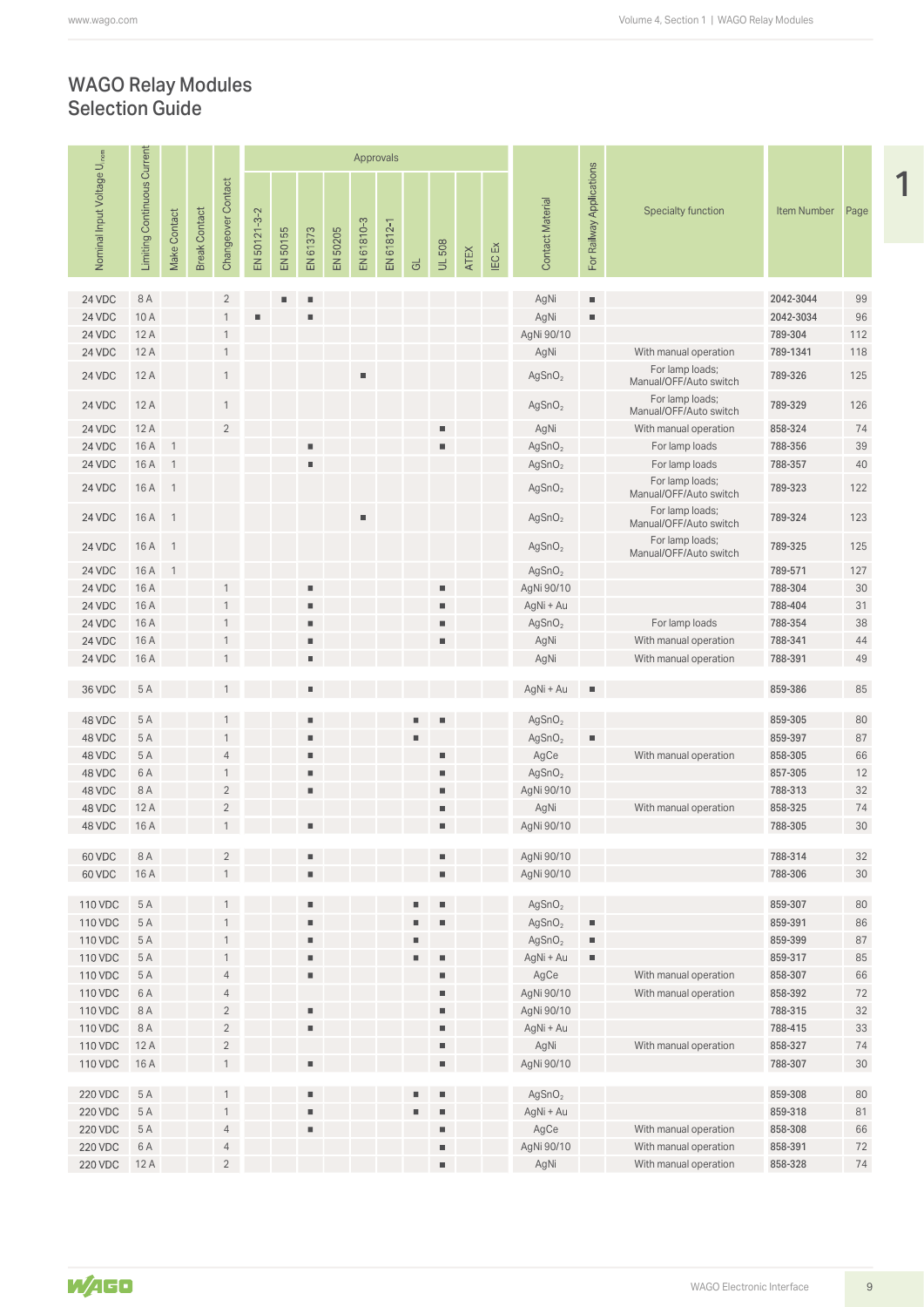#### WAGO Relay Modules Selection Guide

|                                        |                                    |                |                      |                              |              |          |                     |                |            | Approvals  |                         |               |             |               |                         |                          |                             |                    |          |
|----------------------------------------|------------------------------------|----------------|----------------------|------------------------------|--------------|----------|---------------------|----------------|------------|------------|-------------------------|---------------|-------------|---------------|-------------------------|--------------------------|-----------------------------|--------------------|----------|
| Nominal Input Voltage U <sub>nom</sub> | <b>Limiting Continuous Current</b> | Make Contact   | <b>Break Contact</b> | Changeover Contact           | EN 50121-3-2 | EN 50155 | EN 61373            | EN 50205       | EN 61810-3 | EN 61812-1 | $\overline{\texttt{C}}$ | <b>UL 508</b> | <b>ATEX</b> | <b>IEC Ex</b> | <b>Contact Material</b> | For Railway Applications | <b>Specialty function</b>   | Item Number        | Page     |
| 12 VAC                                 | 6A                                 | $\overline{4}$ | $\overline{4}$       |                              |              |          |                     | $\blacksquare$ |            |            |                         | ш             |             |               | AgSnO <sub>2</sub>      |                          | Force-guided contacts       | 288-413            | 136      |
| 24 VAC                                 | 5 A                                |                |                      | $\overline{4}$               |              |          | $\blacksquare$      |                |            |            |                         | ш             |             |               | AgCe                    |                          | With manual operation       | 858-504            | 68       |
| 24 VAC                                 | 5 A                                |                |                      | $\overline{4}$               |              |          | ٠                   |                |            |            |                         |               |             |               | AgCe + Au               |                          | With manual operation       | 858-514            | 69       |
| 24 VAC                                 | 8 A                                |                |                      | $\sqrt{2}$                   |              |          | ٠                   |                |            |            |                         |               |             |               | AgNi 90/10              |                          |                             | 788-512            | 36       |
| 24 VAC                                 | 8 A                                |                |                      | $\sqrt{2}$                   |              |          | $\blacksquare$      |                |            |            |                         |               |             |               | AgNi                    |                          | With manual operation       | 788-546            | 47       |
| 24 VAC                                 | 16A                                |                |                      | $\mathbf{1}$                 |              |          | $\blacksquare$      |                |            |            |                         | ш             |             |               | AgNi 90/10              |                          |                             | 788-506            | 34       |
| 24 VAC                                 | 16A                                |                |                      |                              |              |          | ٠                   |                |            |            |                         | ш             |             |               | AgNi                    |                          | With manual operation       | 788-541            | 46       |
| 115 VAC                                | 5 A                                |                |                      | $\mathbf{1}$                 |              |          | $\blacksquare$      |                |            |            | п                       | ш             |             |               | AgSnO <sub>2</sub>      |                          | Defined switch-on threshold | 859-367            | 88       |
| 115 VAC                                | 5 A                                |                |                      | $\overline{4}$               |              |          | ٠                   |                |            |            |                         |               |             |               | AgCe                    |                          | With manual operation       | 858-507            | 68       |
| 115 VAC                                | 5 A                                |                |                      | $\overline{4}$               |              |          | ٠                   |                |            |            |                         | ш             |             |               | AgCe + Au               |                          | With manual operation       | 858-517            | 69       |
| <b>115 VAC</b>                         | 7 A                                |                |                      | $\mathbf{1}$                 |              |          |                     |                |            |            |                         |               |             |               | AgNi 0.15               |                          |                             | 286-507            | 141      |
| <b>115 VAC</b>                         | 8A                                 |                |                      | $\sqrt{2}$                   |              |          | $\blacksquare$      |                |            |            |                         | ш             |             |               | AgNi 90/10              |                          |                             | 788-515            | 36       |
| <b>115 VAC</b>                         | 8 A                                |                |                      | $\sqrt{2}$                   |              |          | ٠                   |                |            |            |                         | п             |             |               | AgNi + Au               |                          |                             | 788-615            | 37       |
| <b>115 VAC</b>                         | 8 A                                |                |                      | $\sqrt{2}$                   |              |          | ٠                   |                |            |            |                         | ш             |             |               | AgNi                    |                          | With manual operation       | 788-548            | 47       |
| <b>115 VAC</b>                         | 16A                                |                |                      | $\mathbf{1}$                 |              |          | $\blacksquare$      |                |            |            |                         | ш             |             |               | AgNi 90/10              |                          |                             | 788-507            | 34       |
| <b>115 VAC</b>                         | 16A                                |                |                      | $\mathbf{1}$                 |              |          | $\blacksquare$      |                |            |            |                         | ш             |             |               | AgNi + Au               |                          |                             | 788-607            | 35       |
| 115 VAC                                | 16A                                |                |                      | $\mathbf{1}$                 |              |          | ٠                   |                |            |            |                         | ш             |             |               | AgNi                    |                          | With manual operation       | 788-543            | 46       |
| 230 VAC                                | 5 A                                |                |                      | $\overline{4}$               |              |          | $\blacksquare$      |                |            |            |                         |               |             |               | AgCe                    |                          | With manual operation       | 858-508            | 68       |
| <b>230 VAC</b>                         | 5 A                                |                |                      | $\overline{4}$               |              |          | $\blacksquare$      |                |            |            |                         |               |             |               | AgCe + Au               |                          | With manual operation       | 858-518            | 69       |
| 230 VAC                                | 5 A                                |                |                      | $\mathbf{1}$                 |              |          | $\blacksquare$      |                |            |            |                         | ш             |             |               | AgSnO <sub>2</sub>      |                          | Defined switch-on threshold | 859-368            | 89       |
| 230 VAC                                | 6A                                 |                |                      | $\mathbf{1}$                 |              |          | ш                   |                |            |            |                         |               |             |               | AgSnO <sub>2</sub>      |                          | Integrated base load module | 857-358/006-000    | 16       |
| 230 VAC                                | 6A                                 |                |                      | $\mathbf{1}$                 |              |          | п                   |                |            |            |                         |               |             |               | AgNi + Au               |                          | Integrated base load module | 857-368/006-000    | 17       |
| 230 VAC                                | <b>7A</b>                          |                |                      | $\mathbf{1}$                 |              |          |                     |                |            |            |                         |               |             |               | AgNi 0.15               |                          |                             | 286-508            | 141      |
| 230 VAC                                | $7A$                               |                |                      | $\overline{c}$               |              |          |                     |                |            |            |                         |               |             |               | AgNi 0.15               |                          |                             | 286-516            | 143      |
| <b>230 VAC</b>                         | $8\,\mathrm{\AA}$                  |                |                      | $\sqrt{2}$                   |              |          | ٠                   |                |            |            |                         | ш             |             |               | AgNi 90/10              |                          |                             | 788-516            | $36\,$   |
| 230 VAC                                | $8\,\mathrm{\AA}$                  |                |                      | $\overline{c}$               |              |          | ٠                   |                |            |            |                         | ш             |             |               | AgNi + Au               |                          |                             | 788-616            | $37\,$   |
| 230 VAC                                | $8\,\mathrm{\AA}$                  |                |                      | $\sqrt{2}$                   |              |          | ٠                   |                |            |            |                         | ш             |             |               | AgNi                    |                          | With manual operation       | 788-549            | $47\,$   |
| 230 VAC                                | 8 A                                |                |                      | $\sqrt{2}$                   |              |          |                     |                |            |            |                         |               |             |               | AgNi                    |                          | With manual operation       | 789-1549           | 121      |
| 230 VAC                                | 12A                                |                |                      | $\mathbf{1}$                 |              |          |                     |                |            |            |                         |               |             |               | AgNi 90/10              |                          |                             | 789-508            | 113      |
| 230 VAC                                | 12A                                |                |                      | $\mathbf{1}$                 |              |          |                     |                |            |            |                         |               |             |               | AgNi                    |                          | With manual operation       | 789-1544           | 119      |
| 230 VAC                                | 12A                                |                |                      | $\sqrt{2}$                   |              |          |                     |                |            |            |                         | ш             |             |               | AgNi                    |                          | With manual operation       | 858-528            | $75\,$   |
| 230 VAC                                | 16A 1                              |                |                      |                              |              |          |                     |                |            |            |                         |               |             |               | AgSnO <sub>2</sub>      |                          |                             | 789-570            | 127      |
| 230 VAC                                | 16 A                               |                |                      | $\mathbf{1}$                 |              |          | ٠                   |                |            |            |                         | ш             |             |               | AgNi                    |                          | With manual operation       | 788-544            | 46       |
| <b>230 VAC</b><br><b>230 VAC</b>       | 16 A<br>16 A                       |                |                      | $\mathbf{1}$<br>$\mathbf{1}$ |              |          | $\blacksquare$<br>٠ |                |            |            |                         | ш             |             |               | AgNi 90/10              |                          |                             | 788-508<br>788-608 | 34<br>35 |

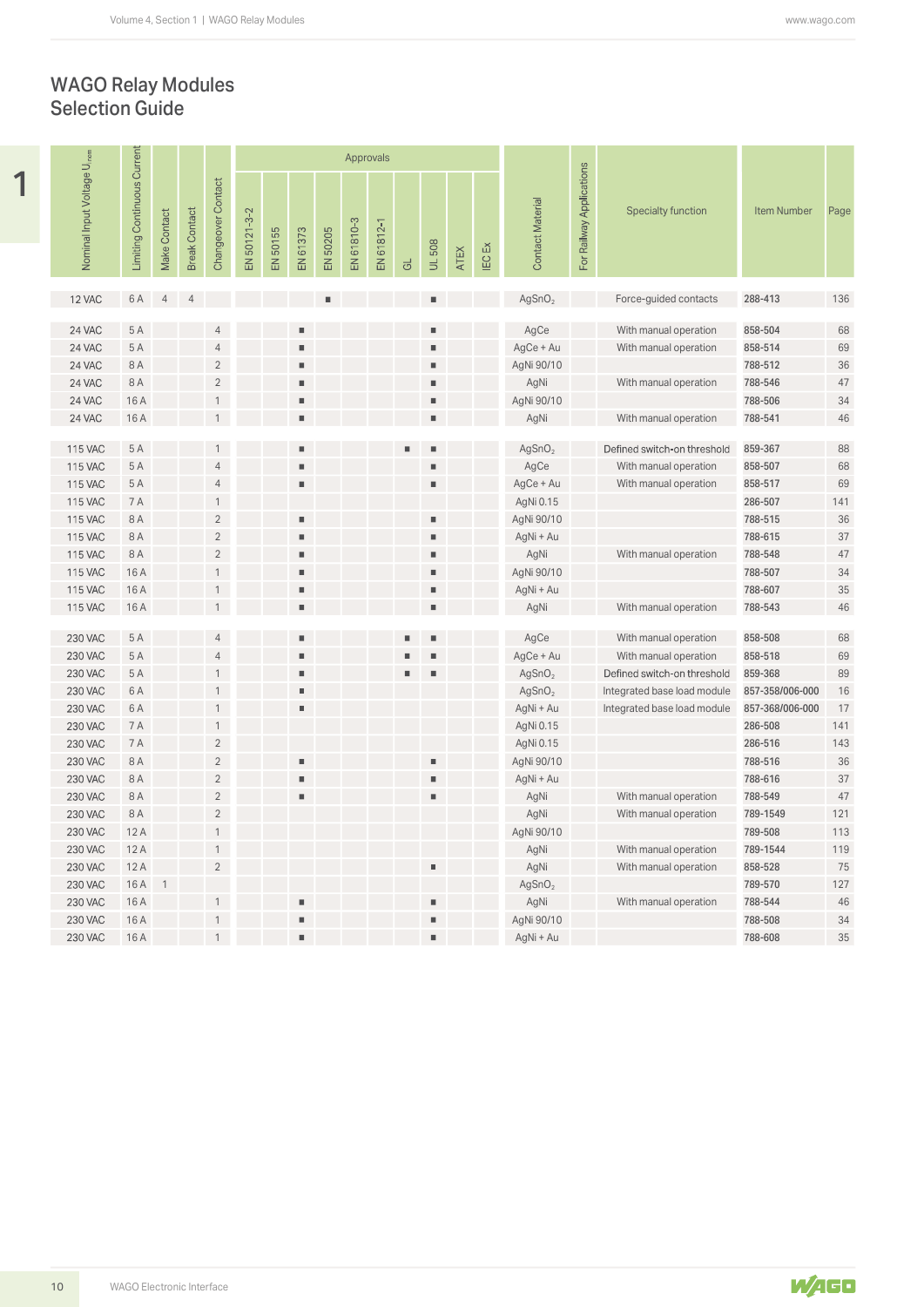#### Selection Guide WAGO Relay Modules

|                                        |                                    |                          |                            |                    |                |          |                |                 | Approvals  |            |                |                |             |                |                         |                          |                           |                    |      |
|----------------------------------------|------------------------------------|--------------------------|----------------------------|--------------------|----------------|----------|----------------|-----------------|------------|------------|----------------|----------------|-------------|----------------|-------------------------|--------------------------|---------------------------|--------------------|------|
| Nominal Input Voltage U <sub>nom</sub> | <b>Limiting Continuous Current</b> | Make Contact             | <b>Break Contact</b>       | Changeover Contact | EN 50121-3-2   | EN 50155 | EN 61373       | <b>EN 50205</b> | EN 61810-3 | EN 61812-1 | $\vec{\sigma}$ | <b>UL 508</b>  | <b>ATEX</b> | IEC Ex         | <b>Contact Material</b> | For Railway Applications | <b>Specialty function</b> | <b>Item Number</b> | Page |
| 12 VAC/DC                              | 5 A                                |                          |                            |                    |                |          | $\blacksquare$ |                 |            |            | ш              | $\blacksquare$ |             |                | AgSnO <sub>2</sub>      |                          |                           | 859-353            | 82   |
| 24 VAC/DC                              | 4A                                 | $\overline{1}$           |                            |                    |                |          |                |                 |            |            |                | ٠              | п           | $\blacksquare$ | AgSnO <sub>2</sub>      |                          |                           | 857-1330           | 20   |
| 24 VAC/DC                              | 4 A                                | $\overline{4}$           |                            |                    |                |          |                |                 |            |            |                |                |             |                | AgNi + Au               |                          |                           | 789-552            | 116  |
| 24 VAC/DC                              | 4A                                 | $\overline{2}$           | $\overline{2}$             |                    |                |          |                |                 |            |            |                |                |             |                | AgNi + Au               |                          |                           | 789-536            | 117  |
| 24 VAC/DC                              | 5 A                                | $\overline{1}$           |                            |                    |                |          |                |                 |            |            |                |                |             |                | AgNi 0.15               |                          |                           | 288-564            | 130  |
| 24 VAC/DC                              | 5 A                                |                          |                            |                    |                |          | п              |                 |            |            | ш              | ш              |             |                | AgSnO <sub>2</sub>      |                          |                           | 859-354            | 82   |
| 24 VAC/DC                              | 6 A                                | $\overline{4}$           | $\overline{\mathcal{L}}$   |                    |                |          |                |                 |            |            |                | ш              |             |                | AgSnO <sub>2</sub>      |                          | Force-guided contacts     | 288-414            | 136  |
| 24 VAC/DC                              | 6 A                                |                          |                            | $\mathbf{1}$       |                |          | ٠              |                 |            |            |                | ٠              |             | ш              | AgSnO <sub>2</sub>      |                          |                           | 857-354            | 14   |
| 24 VAC/DC                              | 6 A                                |                          |                            |                    |                |          |                |                 |            |            |                |                |             |                | AgNi 90/10              |                          |                           | 288-504            | 132  |
| 24 VAC/DC                              | 6 A                                |                          |                            |                    |                |          | ٠              |                 |            |            |                | п.             |             | $\blacksquare$ | AgNi + Au               |                          |                           | 857-364            | $15$ |
| 24 VAC/DC                              | 6 A                                |                          |                            | $\overline{2}$     |                |          |                |                 |            |            |                |                |             |                | AgNi 0.15               |                          |                           | 288-512            | 133  |
| 24 VAC/DC                              | 16A                                |                          |                            |                    |                |          |                |                 |            |            |                |                |             |                | AgSnO <sub>2</sub>      |                          | For lamp loads            | 789-520            | 115  |
| 48 VAC/DC                              | 5 A                                |                          |                            |                    |                |          |                |                 |            |            | $\blacksquare$ | $\blacksquare$ |             |                | AgSnO <sub>2</sub>      |                          |                           | 859-355            | 82   |
| 115 VAC/DC                             | 5 A                                |                          |                            |                    |                |          | ٠              |                 |            |            | $\blacksquare$ | ш              |             |                | AgNi + Au               |                          |                           | 859-360            | 83   |
| 115 VAC/DC                             | 5 A                                |                          |                            |                    |                |          |                |                 |            |            | $\blacksquare$ | п              |             |                | AgSnO <sub>2</sub>      |                          |                           | 859-357            | 82   |
| 115 VAC/DC                             | 6 A                                |                          |                            |                    |                |          | п              |                 |            |            |                | ٠              |             | ш              | AgSnO <sub>2</sub>      |                          |                           | 857-357            | 12   |
| 115 VAC/DC                             | 6 A                                |                          |                            |                    |                |          | ٠              |                 |            |            |                | ٠,             |             | ш              | AgNi + Au               |                          |                           | 857-367            | 15   |
|                                        |                                    |                          |                            |                    |                |          |                |                 |            |            |                |                |             |                |                         |                          |                           |                    |      |
| 230 VAC/DC                             | 5 A                                |                          |                            |                    |                |          | $\blacksquare$ |                 |            |            | $\blacksquare$ | $\blacksquare$ |             |                | AgSnO <sub>2</sub>      |                          |                           | 859-358            | 82   |
| 230 VAC/DC                             | 5 A                                |                          |                            |                    |                |          | ٠              |                 |            |            | $\blacksquare$ | п              |             |                | AgNi + Au               |                          |                           | 859-359            | 83   |
| 230 VAC/DC                             | 6A                                 | $\overline{4}$           | $\overline{\mathcal{L}}$   |                    |                |          |                | п               |            |            |                | п              |             |                | AgSnO <sub>2</sub>      |                          | Force-guided contacts     | 288-418            | 136  |
| 230 VAC/DC                             | 6A                                 |                          |                            |                    |                |          | ٠              |                 |            |            | ٠              |                |             |                | AgSnO <sub>2</sub>      |                          |                           | 857-358            | 12   |
| 230 VAC/DC                             | 6A                                 |                          |                            |                    |                |          | ٠              |                 |            |            | ш              |                |             |                | AgNi + Au               |                          |                           | 857-368            | 15   |
| 24  230 VAC/DC                         | 3A                                 | $\overline{1}$           |                            |                    |                |          |                |                 |            |            |                |                |             |                | AgSnO <sub>2</sub>      |                          |                           | 2042-3809          | 94   |
| 24  230 VAC/DC                         | 3 A                                | $\overline{4}$           |                            |                    |                |          | ш              |                 |            |            |                |                |             |                | AgNi                    |                          |                           | 2042-3829          | 107  |
| 24  230 VAC/DC                         | 3 A                                | $\overline{2}$           | $\overline{\phantom{0}}$   |                    |                |          | ш              |                 |            |            |                |                |             |                | AgNi                    |                          |                           | 2042-3889          | 109  |
| 24  230 VAC/DC                         | 3 A                                | $\overline{\mathbf{3}}$  | $\overline{1}$             |                    |                |          | ٠              |                 |            |            |                |                |             |                | AgNi                    |                          |                           | 2042-3879          | 108  |
| 24  230 VAC/DC                         | 4 A                                |                          |                            | $\overline{1}$     |                |          | ш              |                 |            |            |                |                |             |                | AgNi                    |                          |                           | 2042-3839          | 97   |
| 24  230 VAC/DC                         | 5 A                                | $\overline{\phantom{0}}$ |                            |                    |                |          |                |                 |            |            |                |                |             |                | AgNi                    |                          |                           | 2042-3819          | 101  |
| 24  230 VAC/DC                         | 5 A                                | $\overline{1}$           | $\overline{\phantom{0}}$ 1 |                    | ш              |          |                |                 |            |            |                |                |             |                | AgNi                    |                          |                           | 2042-3869          | 103  |
| 24  230 VAC/DC                         | 5 A                                |                          |                            | $\overline{2}$     | ш.             |          | $\blacksquare$ |                 |            |            |                |                |             |                | AgNi                    |                          |                           | 2042-3849          | 102  |
| 24  230 VAC/DC                         | 6 A                                |                          |                            |                    |                |          | ш              |                 |            |            |                |                |             |                | AgSnO <sub>2</sub>      |                          |                           | 2042-3859          | 95   |
| 24  230 VAC/DC                         | 6 A                                |                          |                            |                    | ш              |          | ٠              |                 |            |            |                | ш              |             |                | AgSnO <sub>2</sub>      |                          |                           | 857-359            | 18   |
| 24  230 VAC/DC 6 A                     |                                    |                          |                            | $\mathbf{1}$       | $\blacksquare$ |          | ٠              |                 |            |            |                | ٠              |             |                | AgNi + Au               |                          |                           | 857-369            | 19   |

11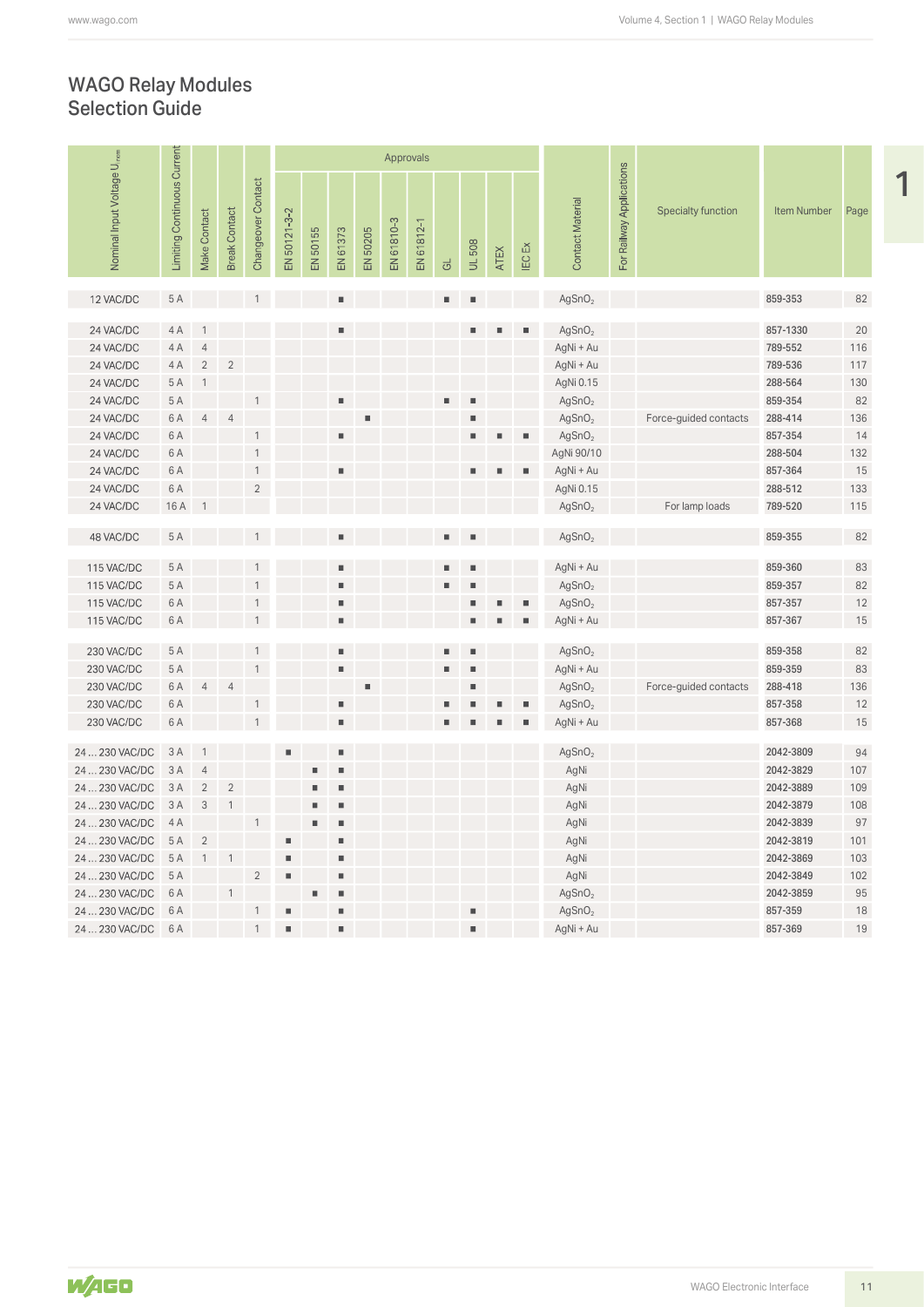

## WAGO Solid-State Relay and Optocoupler Modules

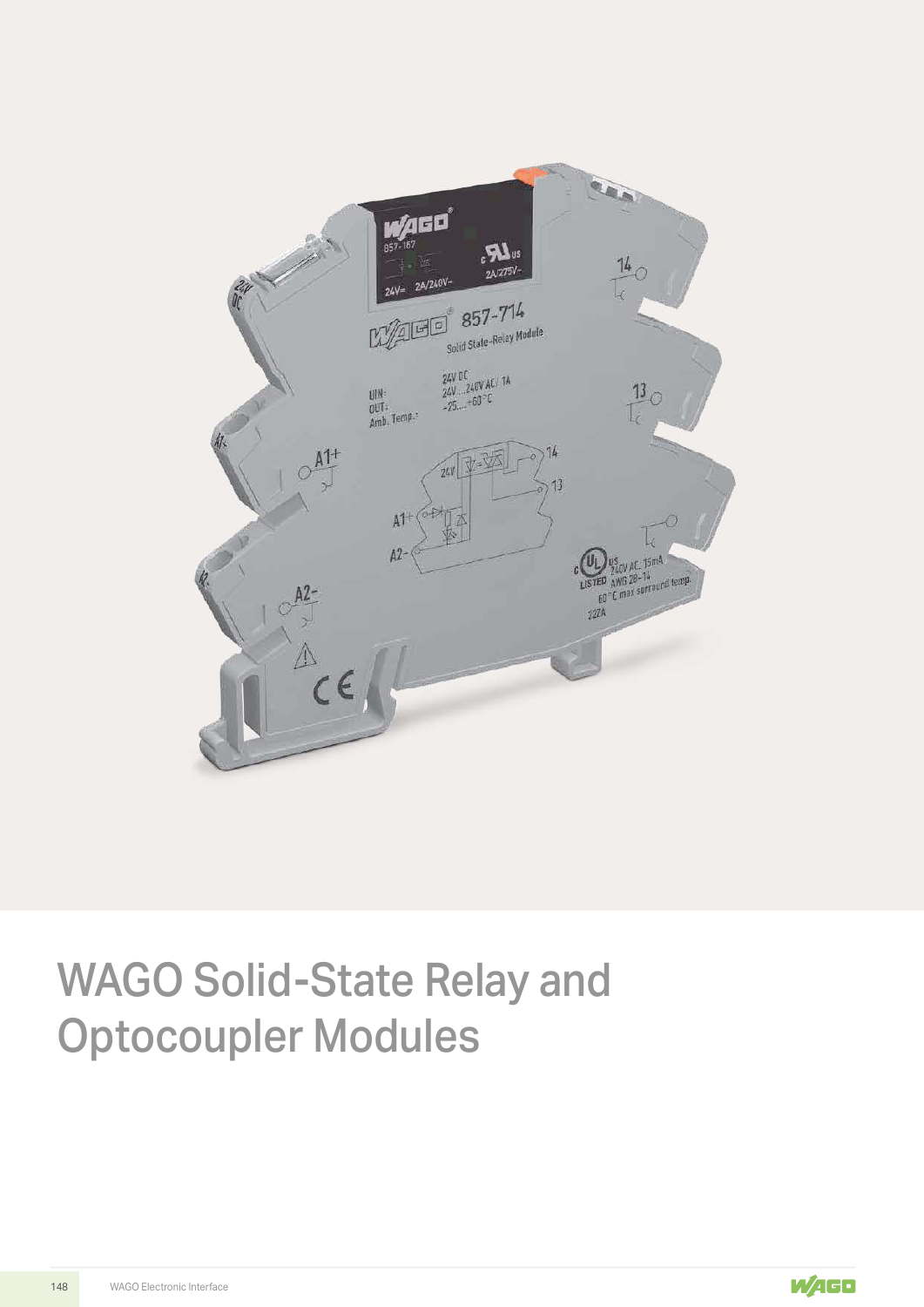### WAGO Solid-State Relay and Optocoupler Modules Selection Guide

|                                         |                                    |                                            |                      |                   |                     |                    |                        |                |                           |                |              |                | Standards/Approvals |                         |                |                          |                                |                      |            |
|-----------------------------------------|------------------------------------|--------------------------------------------|----------------------|-------------------|---------------------|--------------------|------------------------|----------------|---------------------------|----------------|--------------|----------------|---------------------|-------------------------|----------------|--------------------------|--------------------------------|----------------------|------------|
| Nominal Input Voltage<br>U <sub>N</sub> | <b>Limiting Continuous Current</b> | Nominal Input Current<br>at U <sub>N</sub> | 2-Wire Connection    | 3-Wire Connection | High-Side Switching | Low-Side Switching | Zero-Voltage Switching | $2-Way$        | EN 50121-3-2              | EN 61000-6-2   | EN 61000-6-3 | EN 61373       | EN 61812-1          | $\overline{\texttt{C}}$ | <b>UL 508</b>  | For Railway Applications | <b>Specialty Function</b>      | <b>Item Number</b>   | Page       |
| 5 ADC                                   | 0.1A                               | 7.5 mA                                     | ш.                   |                   |                     |                    |                        |                | ш                         |                | п            | л              |                     |                         | ш.             | $\blacksquare$           |                                | 859-793              | 197        |
| 5 VDC                                   | 0.1A                               | 16.5 mA                                    |                      | ш                 |                     |                    |                        |                |                           |                |              | ш              |                     |                         | ш              |                          |                                | 859-753              | 216        |
| 5 VDC                                   | 0.1A                               | 17 mA                                      | ш                    |                   |                     |                    |                        |                |                           |                |              | ш              |                     |                         | ш              | $\blacksquare$           |                                | 859-795              | 194        |
| 5 VDC                                   | 0.5A                               | 7.7 mA                                     | ш                    |                   |                     |                    | ٠                      |                |                           |                |              |                |                     |                         | ш              |                          |                                | 859-902              | 220        |
| 5 VDC                                   | 0.5A                               | 9.6 mA                                     |                      | ш                 | л                   |                    |                        |                |                           |                |              | п              |                     |                         | п              |                          |                                | 859-702              | 209        |
| 5 VDC                                   | 0.5A                               | 10 mA                                      |                      |                   | п                   |                    |                        |                |                           |                | п            | л              |                     |                         | ш              |                          |                                | 859-752              | 211        |
| 5 VDC                                   | 0.5A                               | 14 mA                                      |                      | ٠                 | п                   |                    |                        |                |                           |                |              |                |                     |                         |                |                          |                                | 286-752/002-000      | 228        |
| 5 VDC                                   | 5 A                                | 7.2 mA                                     | ш.                   |                   |                     |                    |                        |                |                           | ш              | п            | п              |                     |                         |                |                          |                                | 859-738              | 204        |
| 12 VDC                                  | 0.1A                               | 4 mA                                       | $\blacksquare$       |                   |                     |                    |                        |                |                           |                | п            | п              |                     |                         |                | ш                        |                                | 859-798              | 196        |
| 12 VDC                                  | 0.5A                               | 9.2 <sub>mA</sub>                          | ш                    |                   |                     |                    |                        |                |                           |                |              |                |                     |                         | п              |                          |                                | 859-797              | 215        |
| 12 VDC                                  | 5 A                                | 3.2 <sub>mA</sub>                          | u,                   |                   |                     |                    |                        |                |                           | ٠              | ٠            | ш              |                     |                         |                |                          |                                | 859-739              | 205        |
|                                         |                                    |                                            |                      |                   |                     |                    |                        |                |                           |                |              |                |                     |                         |                |                          |                                |                      |            |
| 24 VDC                                  | 0.1A                               | 4 mA                                       | $\blacksquare$       |                   |                     |                    |                        |                |                           |                |              |                |                     |                         |                |                          |                                | 286-794              | 234        |
| 24 VDC                                  | 0.1A                               | 4 mA                                       | ш.                   |                   |                     |                    |                        |                |                           |                |              | л              |                     |                         | п              | ш                        |                                | 859-791              | 192        |
| 24 VDC                                  | 0.1A                               | 4.2 mA                                     | ш.                   |                   |                     |                    |                        |                |                           |                |              |                |                     |                         |                | ш                        |                                | 859-794              | 193        |
| 24 VDC                                  | 0.1A                               | 5.6 mA                                     | u,                   |                   |                     |                    |                        | $\blacksquare$ |                           |                |              |                |                     |                         | ш.             |                          |                                | 857-1494             | 165        |
| 24 VDC<br>24 VDC                        | 0.1A<br>0.1A                       | 7 mA                                       | ш.<br>ш.             |                   |                     |                    |                        |                |                           |                |              |                |                     |                         | ш              | $\blacksquare$           |                                | 2042-7204<br>857-704 | 224<br>152 |
| 24 VDC                                  | 0.1A                               | 9 <sub>mA</sub><br>9 <sub>mA</sub>         |                      | ш                 |                     |                    |                        |                |                           |                |              |                |                     |                         |                |                          |                                | 859-759              | 217        |
| 24 VDC                                  | 0.1A                               | 9.2 <sub>mA</sub>                          | $\blacksquare$       |                   |                     |                    |                        |                | ш                         |                |              | п              |                     |                         | $\blacksquare$ | ш                        |                                | 859-796              | 195        |
| 24 VDC                                  | 0.1A                               | 14 mA                                      | ш.                   |                   |                     |                    |                        |                |                           |                |              |                |                     |                         |                |                          |                                | 286-791              | 233        |
| 24 VDC                                  | 0.25A                              | 15 mA                                      | ш                    |                   |                     |                    |                        | ٠              |                           |                |              |                |                     |                         |                |                          |                                | 286-792              | 235        |
| 24 VDC                                  | 0.5A                               | 5.3 <sub>m</sub> A                         |                      |                   |                     | п                  |                        |                |                           |                | п            |                |                     |                         | п              |                          |                                | 859-732              | 218        |
| 24 VDC                                  | 0.5A                               | 5.9 mA                                     |                      |                   | л                   |                    |                        | $\blacksquare$ |                           |                |              | п              |                     |                         | I.             |                          |                                | 857-1432             | 166        |
| <b>24 VDC</b>                           | 0.5A                               | 6 <sub>m</sub> A                           | $\blacksquare$       |                   |                     |                    | $\blacksquare$         |                |                           | $\blacksquare$ | ٠            |                |                     |                         | ш              |                          |                                | 859-734              | 219        |
| 24 VDC                                  | 0.5A                               | 7 mA                                       |                      |                   | п                   |                    |                        |                |                           |                |              |                |                     |                         |                | $\blacksquare$           |                                | 2042-7304            | 226        |
| 24 VDC                                  | 0.5A                               | 7.7 mA                                     |                      |                   |                     |                    |                        |                |                           |                |              |                |                     |                         | ш              |                          |                                | 859-708              | 210        |
| <b>24 VDC</b>                           | 0.5A                               | 8 mA                                       |                      | $\blacksquare$    | $\blacksquare$      |                    |                        |                |                           |                | п            | ш              |                     |                         | ш              |                          |                                | 859-758              | 213        |
| 24 VDC                                  | 0.5A                               | 9 <sub>mA</sub>                            | $\blacksquare$       |                   |                     |                    |                        |                |                           |                |              |                |                     |                         |                |                          | 2 inverted outputs             | 286-790              | 232        |
| 24 VDC                                  | 0.5A                               | 11 mA                                      |                      | ш.                | $\blacksquare$      |                    |                        |                |                           | ٠              | ٠            | ш.             |                     |                         | ш              |                          |                                | 859-756              | 212        |
| <b>24 VDC</b>                           | 0.5A<br>0.5A                       | $11 \text{ mA}$                            |                      | ш<br>ш.           | $\blacksquare$      | л                  |                        |                |                           | ш              | ٠            | ш              |                     |                         | ш.             |                          |                                | 859-706<br>286-752   | 214        |
| 24 VDC<br>24 VDC                        | 1 A                                | 15 mA<br>7 mA                              | ш.                   |                   |                     |                    | ٠                      |                |                           | п.             | ٠            | $\blacksquare$ |                     |                         | ш.             |                          |                                | 788-720              | 231<br>184 |
| 24 VDC                                  |                                    |                                            | $\blacksquare$       |                   |                     |                    | $\blacksquare$         |                | $\blacksquare$            |                |              |                |                     |                         |                |                          | Multifunctional/               | 857-634              |            |
|                                         | 1 A                                | 9.15 mA                                    |                      |                   |                     |                    |                        |                |                           |                |              | ш.             | $\blacksquare$      |                         |                |                          | multi-time<br>Multifunctional/ |                      | 169        |
| <b>24 VDC</b>                           | 2A                                 | 9.15 mA                                    | $\blacksquare$       |                   |                     |                    |                        |                | ш                         |                |              | ш              | ٠                   |                         |                |                          | multi-time                     | 857-624              | 168        |
| 24 VDC                                  | 2A                                 | 9.2 <sub>m</sub> A                         | ш.                   |                   |                     |                    | ٠                      |                |                           |                | ٠            | ш              |                     |                         | ш              |                          |                                | 857-714              | 156        |
| 24 VDC                                  | 3A                                 | 4 mA                                       |                      | ш                 |                     | л                  |                        |                |                           |                |              |                |                     |                         | п              |                          |                                | 859-720              | 202        |
| 24 VDC                                  | 3 A<br>3 A                         | 7 mA<br>7 mA                               | ш.<br>$\blacksquare$ |                   |                     |                    |                        |                |                           |                |              | ш<br>ш         |                     |                         | ш              |                          |                                | 859-740              | 199        |
| 24 VDC<br><b>24 VDC</b>                 | 3 A                                | 7.75 mA                                    | $\blacksquare$       |                   |                     |                    |                        | $\blacksquare$ |                           |                | ٠            | ш              |                     | ш.                      | $\blacksquare$ |                          |                                | 859-762<br>857-1430  | 201<br>164 |
| 24 VDC                                  | 3 A                                | 9.2 <sub>m</sub> A                         | $\blacksquare$       |                   |                     |                    |                        |                |                           |                | ٠            | ш.             |                     | ш                       | $\blacksquare$ |                          |                                | 857-724              | 160        |
| 24 VDC                                  | 3A                                 | 14 mA                                      | $\blacksquare$       |                   |                     |                    |                        |                |                           | ш              | п            | п.             |                     |                         | ш              |                          |                                | 859-730              | 198        |
| 24 VDC                                  | 3 A                                | 14 mA                                      | ш.                   |                   |                     |                    |                        |                |                           |                | п            | л.             |                     |                         |                |                          |                                | 859-761              | 200        |
| 24 VDC                                  | 3.5A                               | 7 mA                                       | ш.                   |                   |                     |                    |                        |                |                           |                |              | ш              |                     |                         | $\blacksquare$ |                          |                                | 788-700              | 181        |
| 24 VDC                                  | 3.5A                               | $13 \text{ mA}$                            | ш.                   |                   |                     |                    | $\blacksquare$         |                |                           | ٠              | ٠            | ш              |                     |                         |                |                          |                                | 788-730              | 183        |
| <b>24 VDC</b>                           | 4 A                                | 13.5 mA                                    |                      | ш                 | $\blacksquare$      |                    |                        |                |                           |                |              |                |                     |                         |                |                          |                                | 286-723              | 230        |
| 24 VDC                                  | 5 A                                | 3.5 <sub>mA</sub>                          | ш.                   |                   |                     |                    |                        |                |                           | ш              | ٠            | H.             |                     |                         |                |                          |                                | 859-737              | 203        |
| <b>24 VDC</b>                           | 5 A                                | 7 mA                                       |                      | $\blacksquare$    | л                   |                    |                        |                | ш                         |                |              | ш              |                     |                         |                | ш                        |                                | 2042-7604            | 227        |
| 24 VDC                                  | 5 A                                | 9.3 <sub>mA</sub>                          | $\blacksquare$       |                   |                     |                    |                        |                |                           |                | ٠            | ш.             |                     |                         | П              |                          |                                | 788-701              | 182        |
| <b>24 VDC</b>                           | 5 A                                | 11 mA                                      |                      |                   | п                   |                    |                        |                |                           | ш              | ٠            | $\blacksquare$ |                     |                         |                |                          |                                | 788-710              | 180        |
| 24 VDC                                  | 5 A                                | 13.5 mA                                    |                      |                   |                     | л                  |                        |                |                           |                |              |                |                     |                         |                |                          |                                | 286-721              | 229        |
| 24 VDC                                  | 8 A                                | 8.7 mA                                     |                      |                   |                     |                    |                        |                | $\mathbf{r} = \mathbf{r}$ |                | .            |                |                     |                         |                | $\blacksquare$           |                                | 857-734              | 163        |